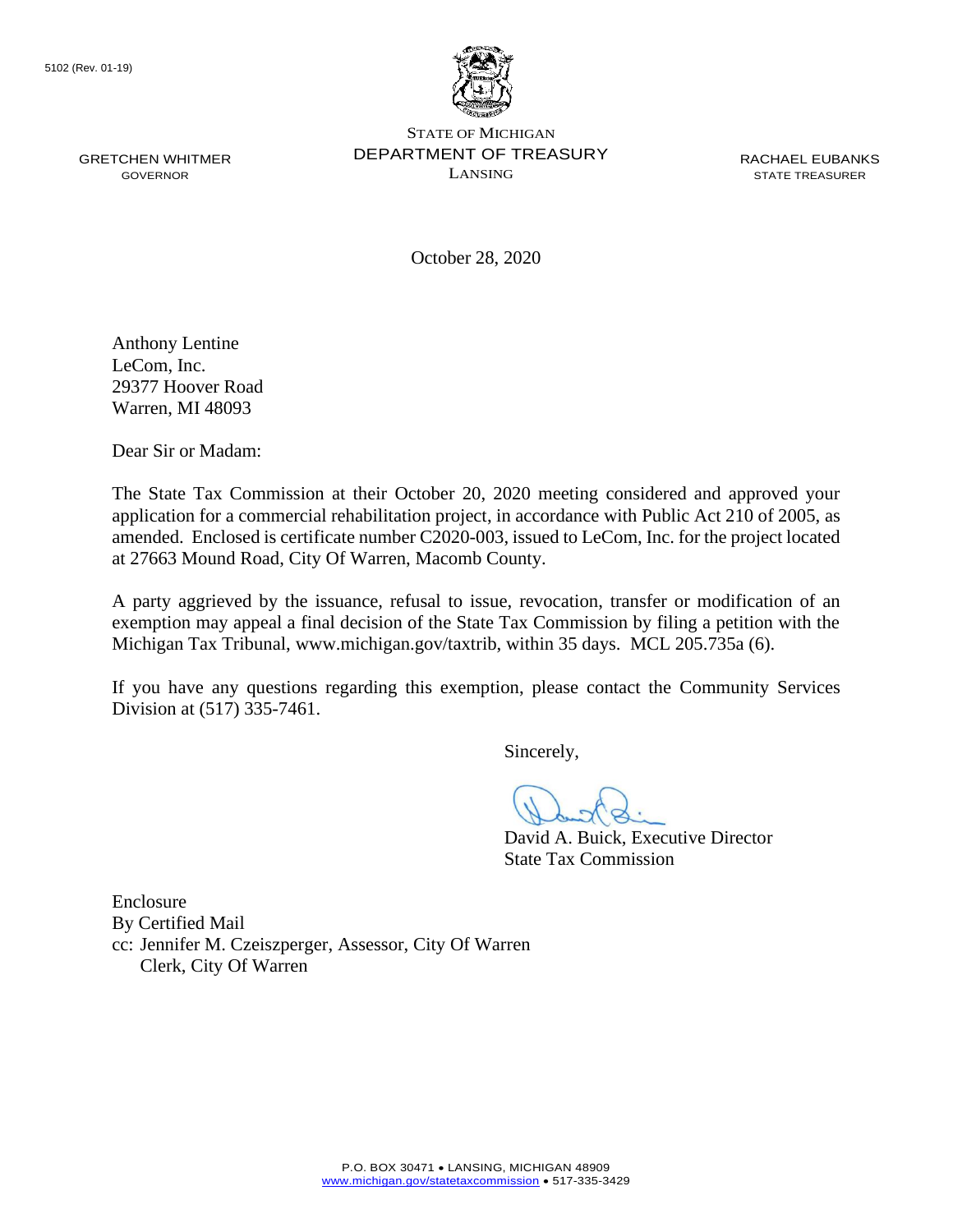

# Certificate No. **C2020-003 Commercial Rehabilitation Exemption Certificate**

 Pursuant to the provisions of Public Act 210 of 2005, as amended, the State Tax Commission hereby issues a Commercial Rehabilitation Exemption Certificate for the commercial property, as described in the approved application, owned by **LeCom, Inc.**, and located at **27663 Mound Road**, **City of Warren**, County of Macomb, Michigan.

 This certificate provides the authority for the assessor to exempt the commercial property for which this Commercial Rehabilitation Exemption Certificate is in effect, but not the land on which the rehabilitated facility is located or the personal property, from ad valorem taxation. This certificate further provides the authority to levy a specific tax known as the Commercial Rehabilitation tax.

This certificate, unless revoked as provided by Public Act 210 of 2005, as amended, shall remain in force for a period of **10** year(s);

#### **Beginning December 31, 2020, and ending December 30, 2030.**

The real property investment amount for this obsolete facility is **\$4,418,810**.

The frozen taxable value of the real property related to this certificate is **\$107,777**.

This Commercial Rehabilitation Exemption Certificate is issued on **October 20, 2020**.



leggy & Nolde

Peggy L Nolde, Chairperson State Tax Commission

**ATRUECOPY ATTEST:**  Emily el. Leik EmilyLcik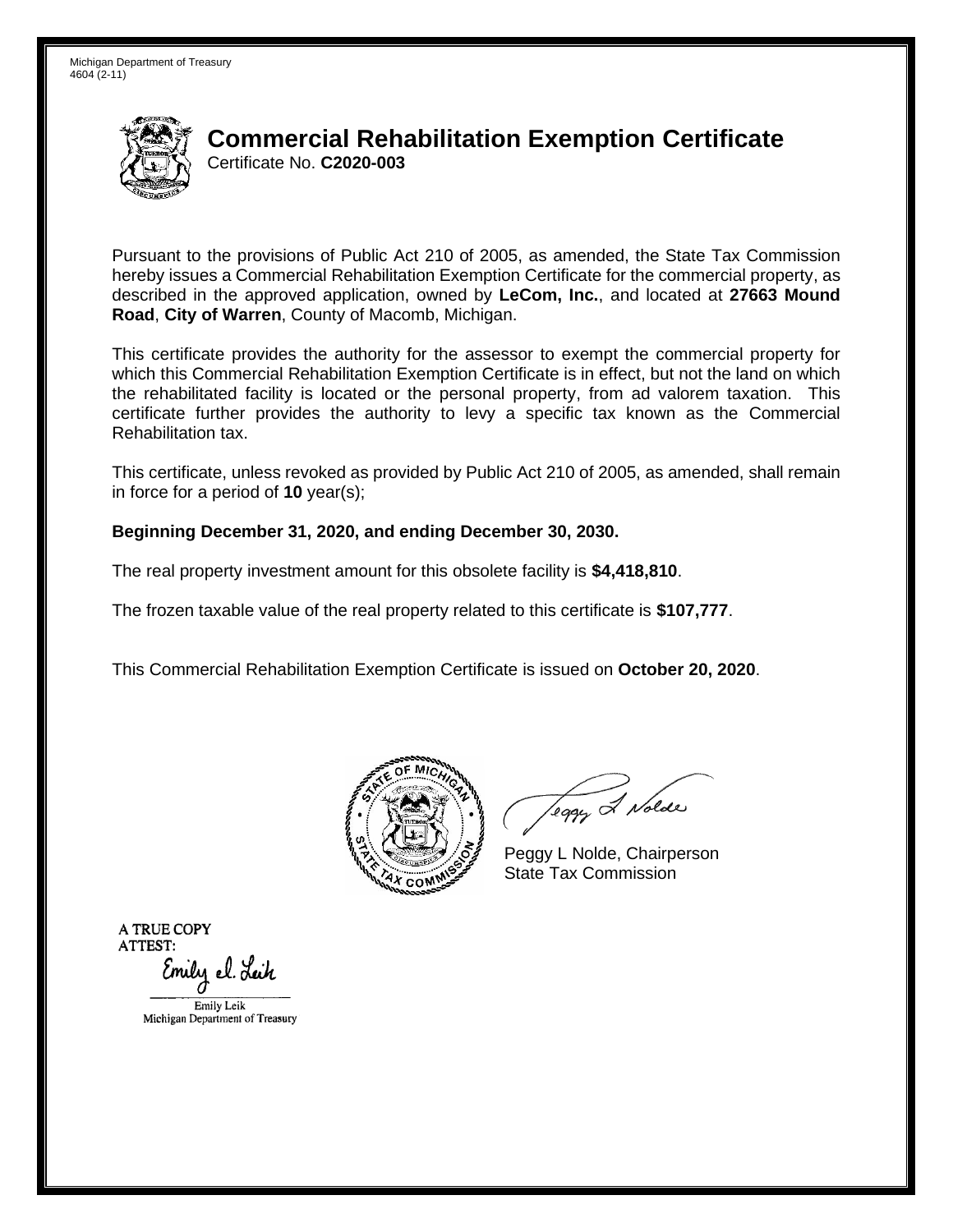

October 28, 2020

Beau Anderson Eden Property Collection N2015 Valley View Road Norway, MI 49870

Dear Sir or Madam:

 amended. Enclosed is certificate number C2020-006, issued to Eden Property Collection for the The State Tax Commission at their October 20, 2020 meeting considered and approved your application for a commercial rehabilitation project, in accordance with Public Act 210 of 2005, as project located at 208 E Ludington (Condos 201, 202, 203, 204, 205), City Of Iron Mountain, Dickinson County.

 exemption may appeal a final decision of the State Tax Commission by filing a petition with the A party aggrieved by the issuance, refusal to issue, revocation, transfer or modification of an Michigan Tax Tribunal, <www.michigan.gov/taxtrib>, within 35 days. MCL 205.735a (6).

 If you have any questions regarding this exemption, please contact the Community Services Division at (517) 335-7461.

Sincerely,

David A. Buick, Executive Director State Tax Commission

Enclosure By Certified Mail cc: Patti Roell, Assessor, City Of Iron Mountain Clerk, City Of Iron Mountain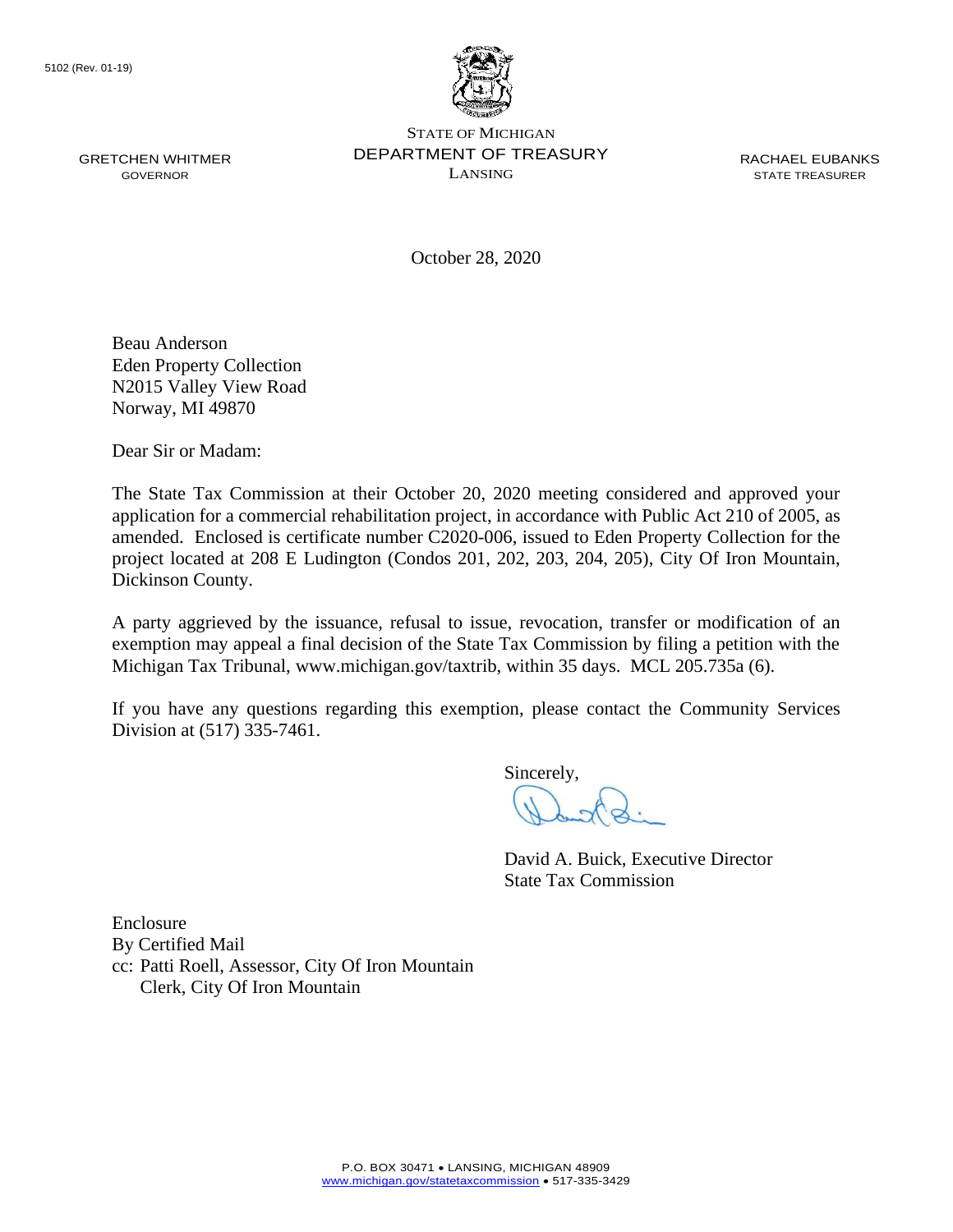

# Certificate No. **C2020-006 Commercial Rehabilitation Exemption Certificate**

 Pursuant to the provisions of Public Act 210 of 2005, as amended, the State Tax Commission hereby issues a Commercial Rehabilitation Exemption Certificate for the commercial property, as described in the approved application, owned by **Eden Property Collection**, and located at **208 E Ludington (Condos 201, 202, 203, 204, 205)**, **City of Iron Mountain**, County of Dickinson, Michigan.

Michigan.<br>This certificate provides the authority for the assessor to exempt the commercial property for which this Commercial Rehabilitation Exemption Certificate is in effect, but not the land on which the rehabilitated facility is located or the personal property, from ad valorem taxation. This certificate further provides the authority to levy a specific tax known as the Commercial Rehabilitation tax.

This certificate, unless revoked as provided by Public Act 210 of 2005, as amended, shall remain in force for a period of **10** year(s);

### **Beginning December 31, 2020, and ending December 30, 2030.**

The real property investment amount for this obsolete facility is **\$700,000**.

The frozen taxable value of the real property related to this certificate is **\$157,164**.

This Commercial Rehabilitation Exemption Certificate is issued on **October 20, 2020**.



Teggy & Nolde

Peggy L Nolde, Chairperson State Tax Commission

**ATRUECOPY ATTEST:**  Emily el. L**e**ik

EmilyLcik Michigan Department of Treasucy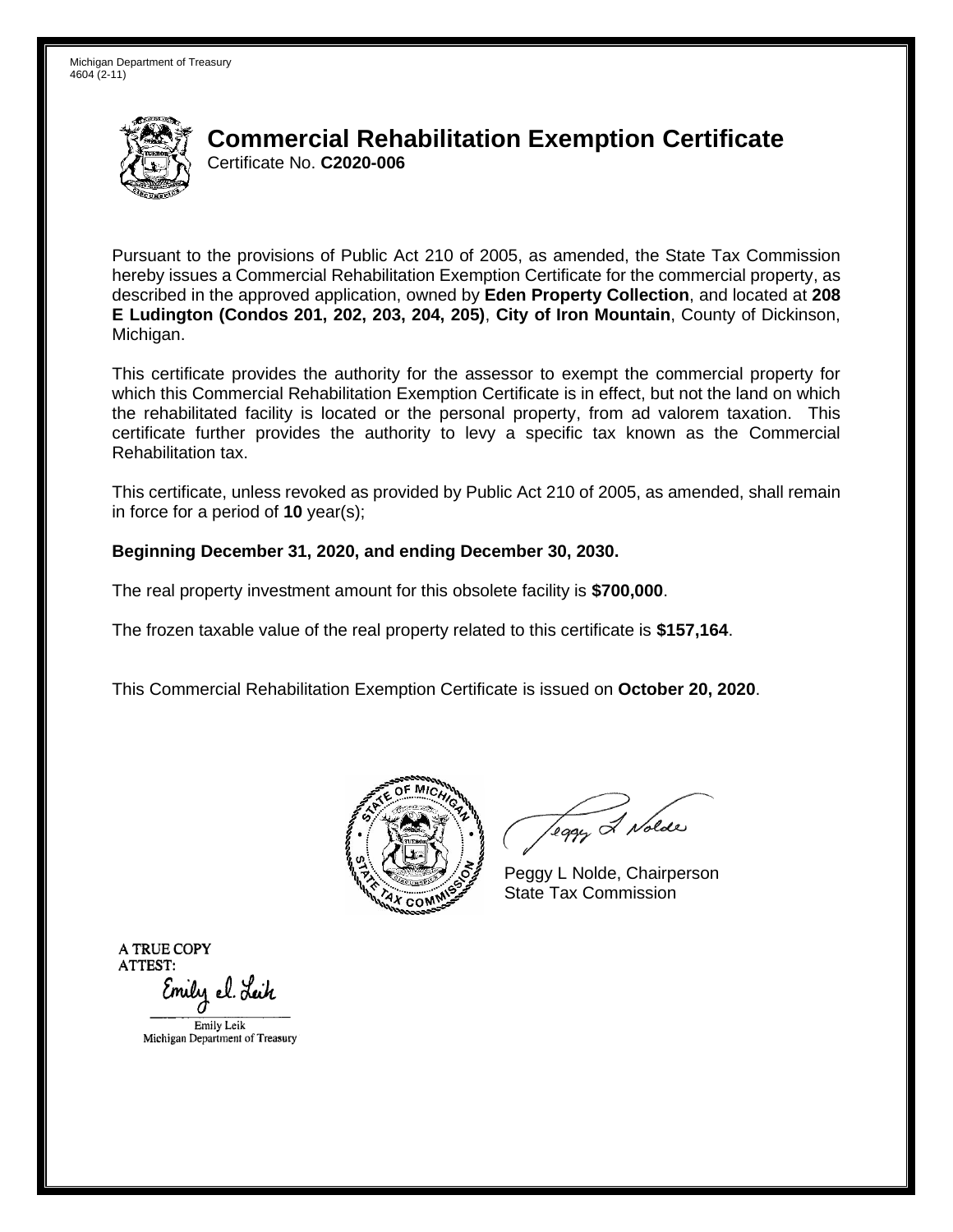

October 28, 2020

Daniel Schwegler 1855 Holdings, LLC 51631 10 Mile Road South Lyon, MI 48178

Dear Sir or Madam:

The State Tax Commission at their October 20, 2020 meeting considered and approved your application for a commercial rehabilitation project, in accordance with Public Act 210 of 2005, as amended. Enclosed is certificate number C2020-009, issued to 1855 Holdings, LLC for the project located at 135 E Lake Street, City Of South Lyon, Oakland County.

 exemption may appeal a final decision of the State Tax Commission by filing a petition with the A party aggrieved by the issuance, refusal to issue, revocation, transfer or modification of an Michigan Tax Tribunal, <www.michigan.gov/taxtrib>, within 35 days. MCL 205.735a (6).

 If you have any questions regarding this exemption, please contact the Community Services Division at (517) 335-7461.

Sincerely,

David A. Buick, Executive Director State Tax Commission

Enclosure By Certified Mail cc: David M. Hieber, Assessor, City Of South Lyon Clerk, City Of South Lyon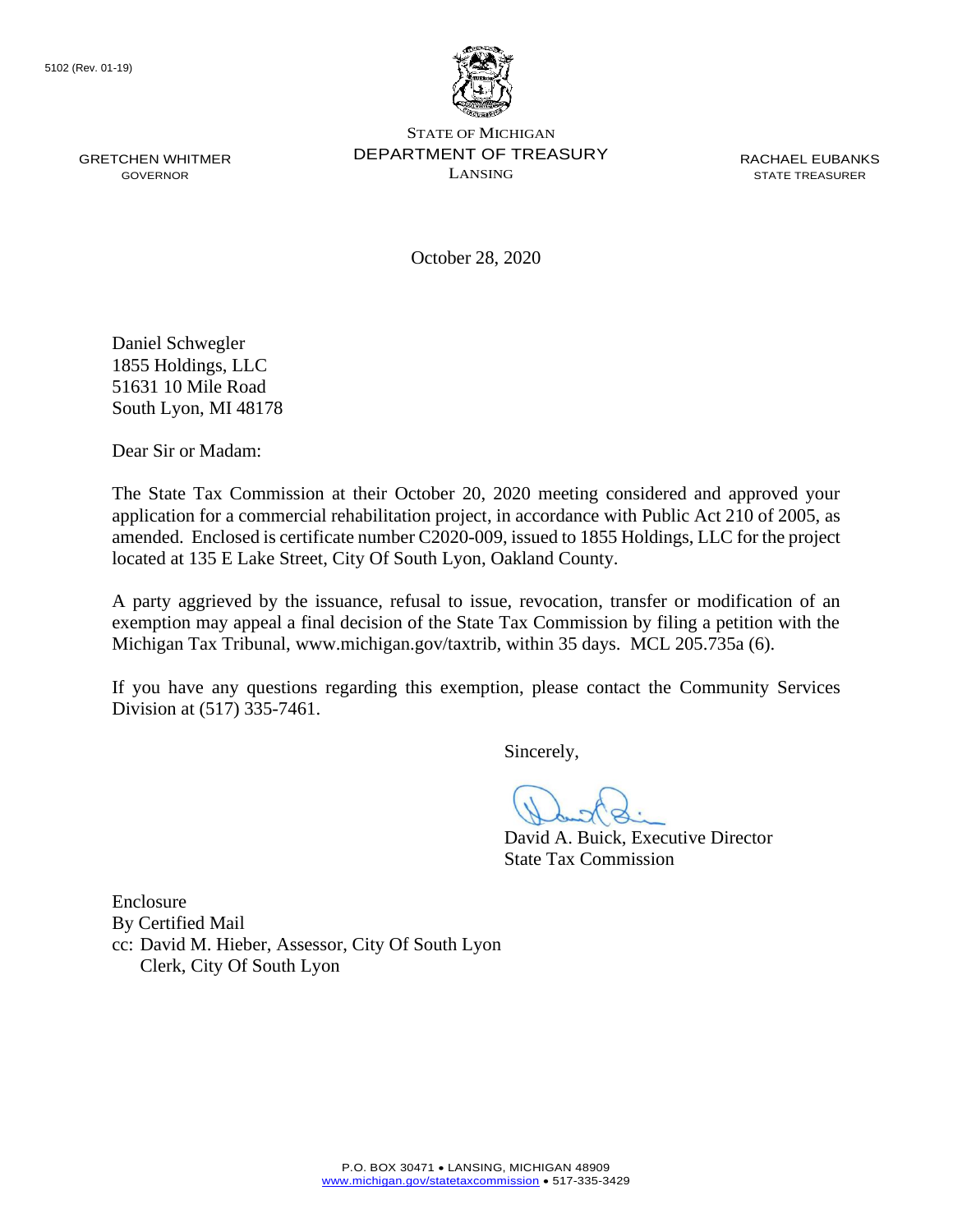

# Certificate No. **C2020-009 Commercial Rehabilitation Exemption Certificate**

 Pursuant to the provisions of Public Act 210 of 2005, as amended, the State Tax Commission hereby issues a Commercial Rehabilitation Exemption Certificate for the commercial property, as described in the approved application, owned by **1855 Holdings, LLC**, and located at **135 E Lake Street**, **City of South Lyon**, County of Oakland, Michigan.

 This certificate provides the authority for the assessor to exempt the commercial property for which this Commercial Rehabilitation Exemption Certificate is in effect, but not the land on which the rehabilitated facility is located or the personal property, from ad valorem taxation. This certificate further provides the authority to levy a specific tax known as the Commercial Rehabilitation tax.

This certificate, unless revoked as provided by Public Act 210 of 2005, as amended, shall remain in force for a period of **3** year(s);

### **Beginning December 31, 2020, and ending December 30, 2023.**

The real property investment amount for this obsolete facility is **\$1,700,000**.

The frozen taxable value of the real property related to this certificate is **\$40,630**.

This Commercial Rehabilitation Exemption Certificate is issued on **October 20, 2020**.



leggy & Nolde

Peggy L Nolde, Chairperson State Tax Commission

**ATRUECOPY ATTEST:**  Emily el. Leik EmilyLcik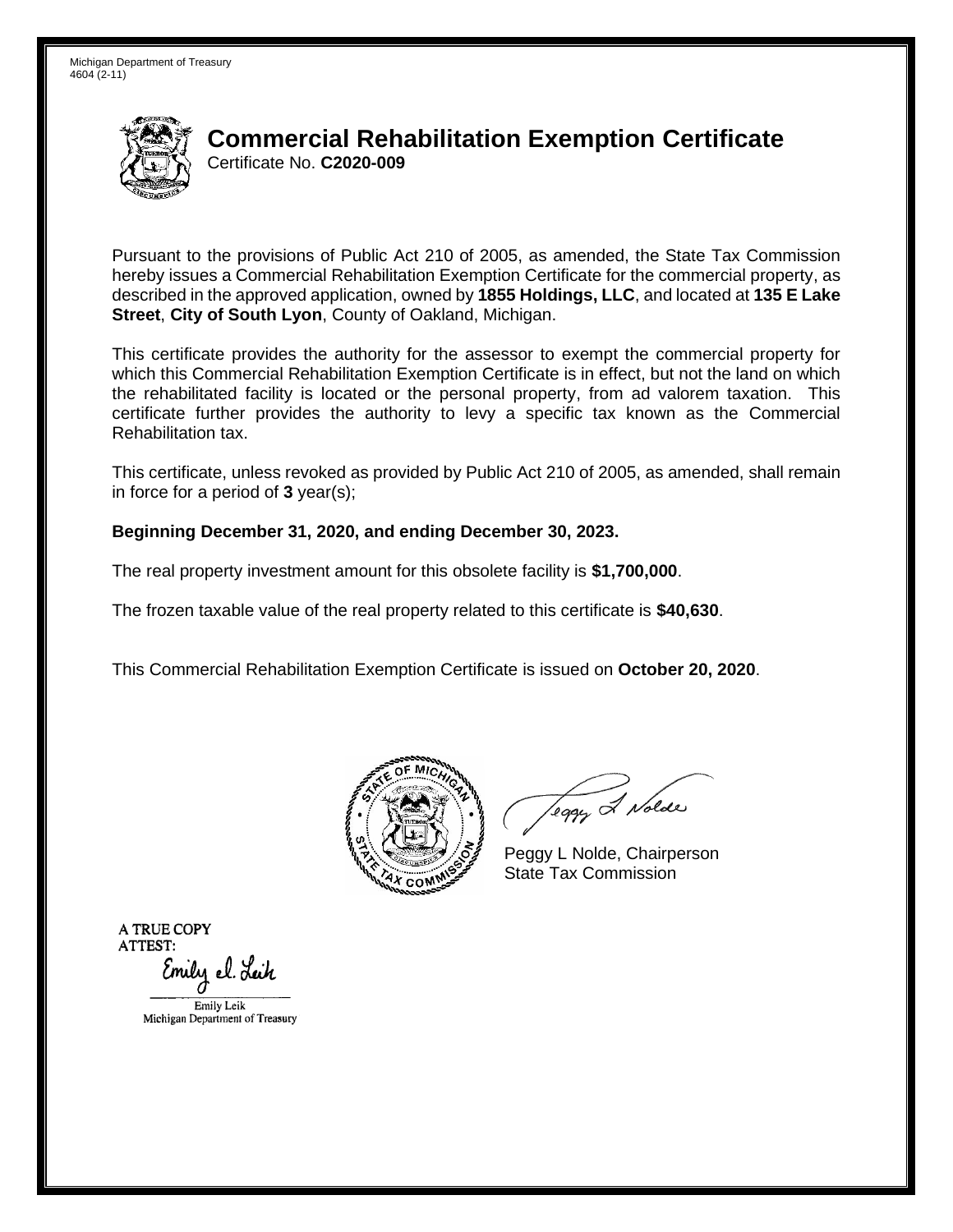

October 28, 2020

Randy Locker Locker & Locker Properties LLC 500 Lena Drive South Haven, MI 49090

Dear Sir or Madam:

The State Tax Commission at their October 20, 2020 meeting considered and approved your application for a commercial rehabilitation project, in accordance with Public Act 210 of 2005, as amended. Enclosed is certificate number C2020-011, issued to Locker & Locker Properties LLC for the project located at 512, 514, and 516 Phoenix Street, City Of South Haven, Van Buren County.

 exemption may appeal a final decision of the State Tax Commission by filing a petition with the A party aggrieved by the issuance, refusal to issue, revocation, transfer or modification of an Michigan Tax Tribunal, <www.michigan.gov/taxtrib>, within 35 days. MCL 205.735a (6).

 If you have any questions regarding this exemption, please contact the Community Services Division at (517) 335-7461.

Sincerely,

David A. Buick, Executive Director State Tax Commission

Enclosure By Certified Mail cc: Michele Argue, Assessor, City Of South Haven Clerk, City Of South Haven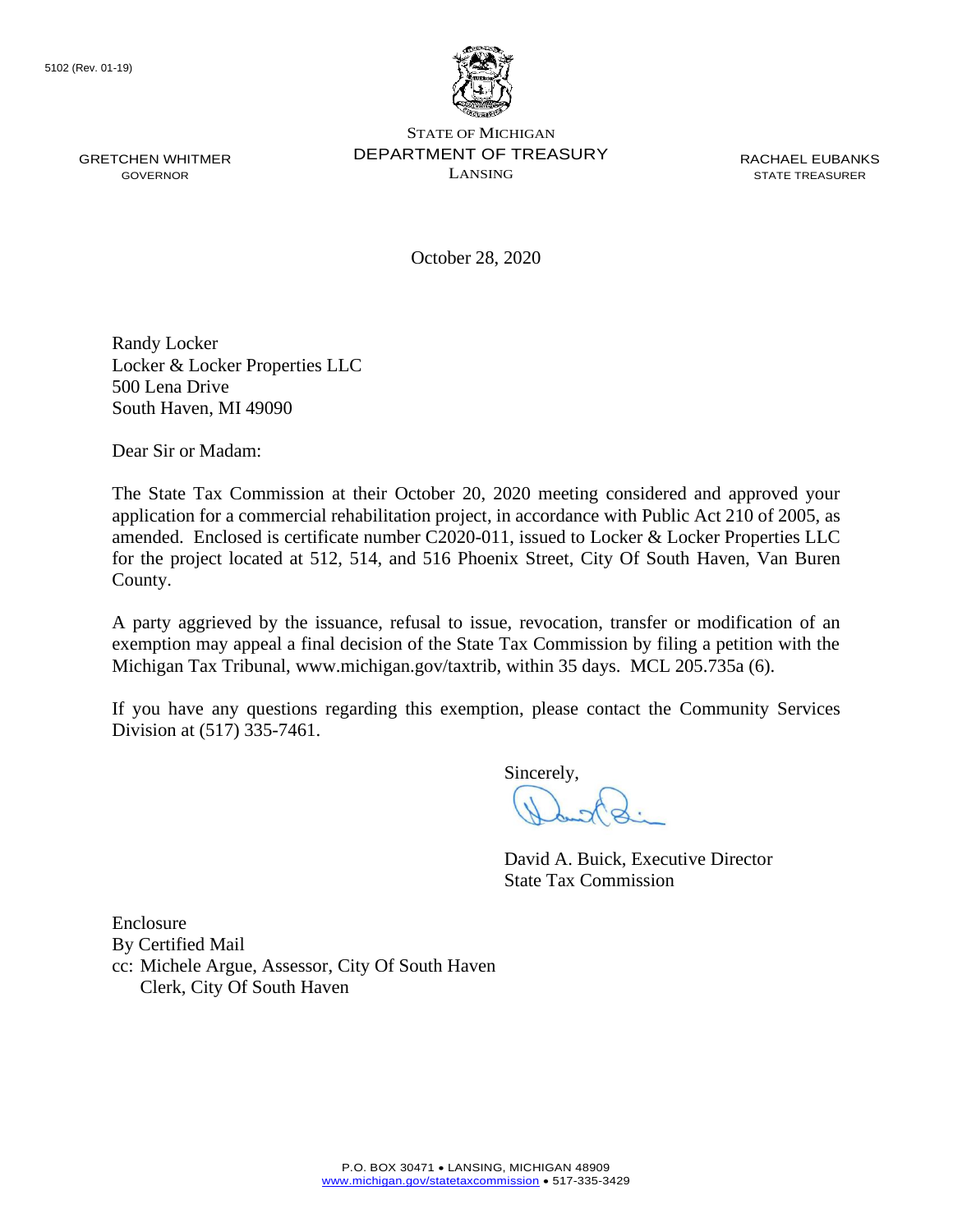Michigan Department of Treasury 4604 (2-11)



### Certificate No. **C2020-011 Commercial Rehabilitation Exemption Certificate**

 Pursuant to the provisions of Public Act 210 of 2005, as amended, the State Tax Commission hereby issues a Commercial Rehabilitation Exemption Certificate for the commercial property, as described in the approved application, owned by **Locker & Locker Properties LLC**, and located  at **512, 514, and 516 Phoenix Street**, **City of South Haven**, County of Van Buren, Michigan.

 This certificate provides the authority for the assessor to exempt the commercial property for which this Commercial Rehabilitation Exemption Certificate is in effect, but not the land on which the rehabilitated facility is located or the personal property, from ad valorem taxation. This certificate further provides the authority to levy a specific tax known as the Commercial Rehabilitation tax.

This certificate, unless revoked as provided by Public Act 210 of 2005, as amended, shall remain in force for a period of **10** year(s);

#### **Beginning December 31, 2020, and ending December 30, 2030.**

The real property investment amount for this obsolete facility is **\$1,138,000**.

The frozen taxable value of the real property related to this certificate is **\$387,550**.

This Commercial Rehabilitation Exemption Certificate is issued on **October 20, 2020**.



leggy & Nolde

Peggy L Nolde, Chairperson State Tax Commission

**ATRUECOPY ATTEST:**  Emily el. Leik EmilyLcik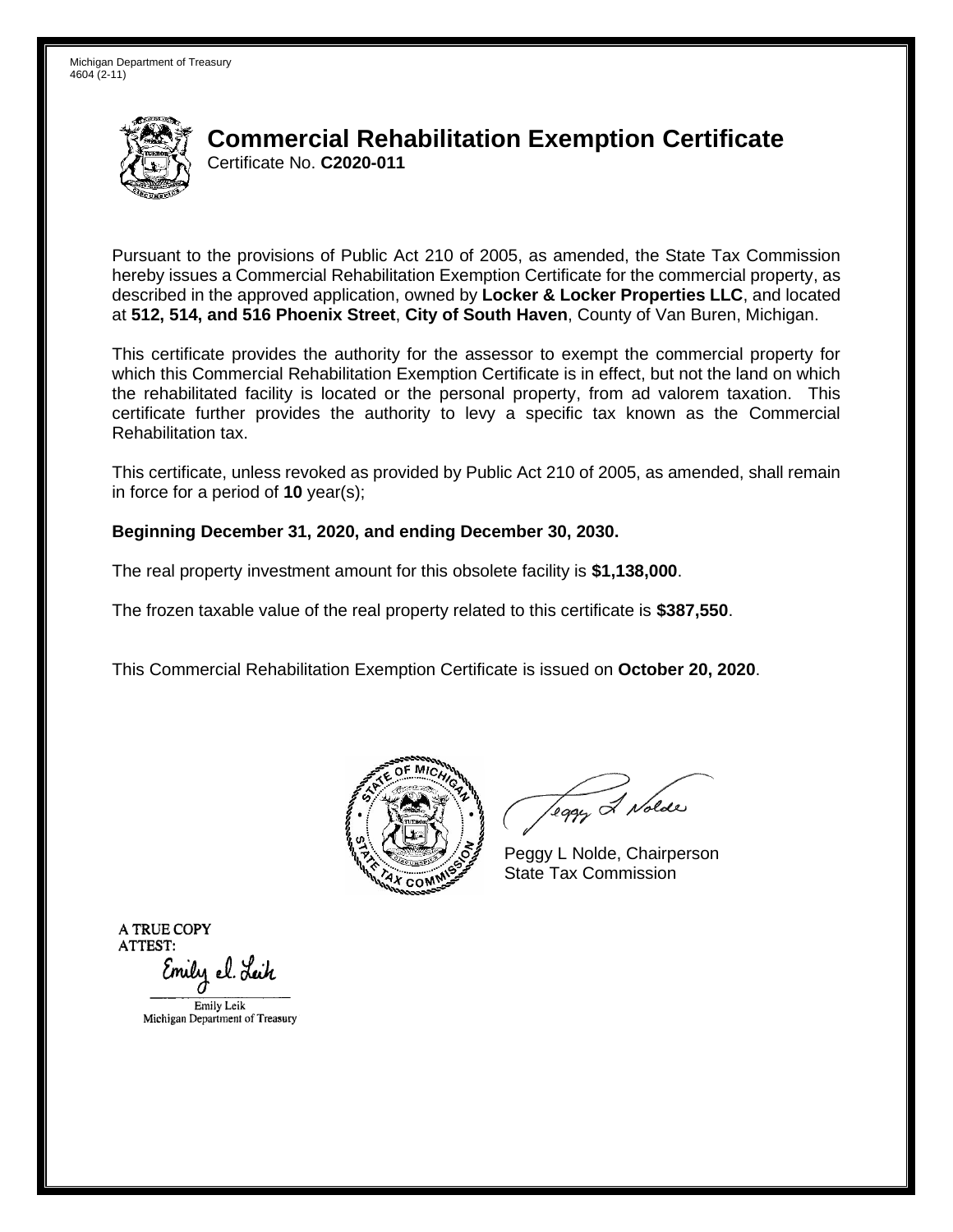

October 28, 2020

Randy Locker Locker & Locker Properties LLC 500 Lena Drive South Haven, MI 49090

Dear Sir or Madam:

The State Tax Commission at their October 20, 2020 meeting considered and approved your application for a commercial rehabilitation project, in accordance with Public Act 210 of 2005, as amended. Enclosed is certificate number C2020-012, issued to Locker & Locker Properties LLC for the project located at 253 Center Street, City Of South Haven, Van Buren County.

 exemption may appeal a final decision of the State Tax Commission by filing a petition with the A party aggrieved by the issuance, refusal to issue, revocation, transfer or modification of an Michigan Tax Tribunal, <www.michigan.gov/taxtrib>, within 35 days. MCL 205.735a (6).

 If you have any questions regarding this exemption, please contact the Community Services Division at (517) 335-7461.

Sincerely,

David A. Buick, Executive Director State Tax Commission

Enclosure By Certified Mail cc: Michele Argue, Assessor, City Of South Haven Clerk, City Of South Haven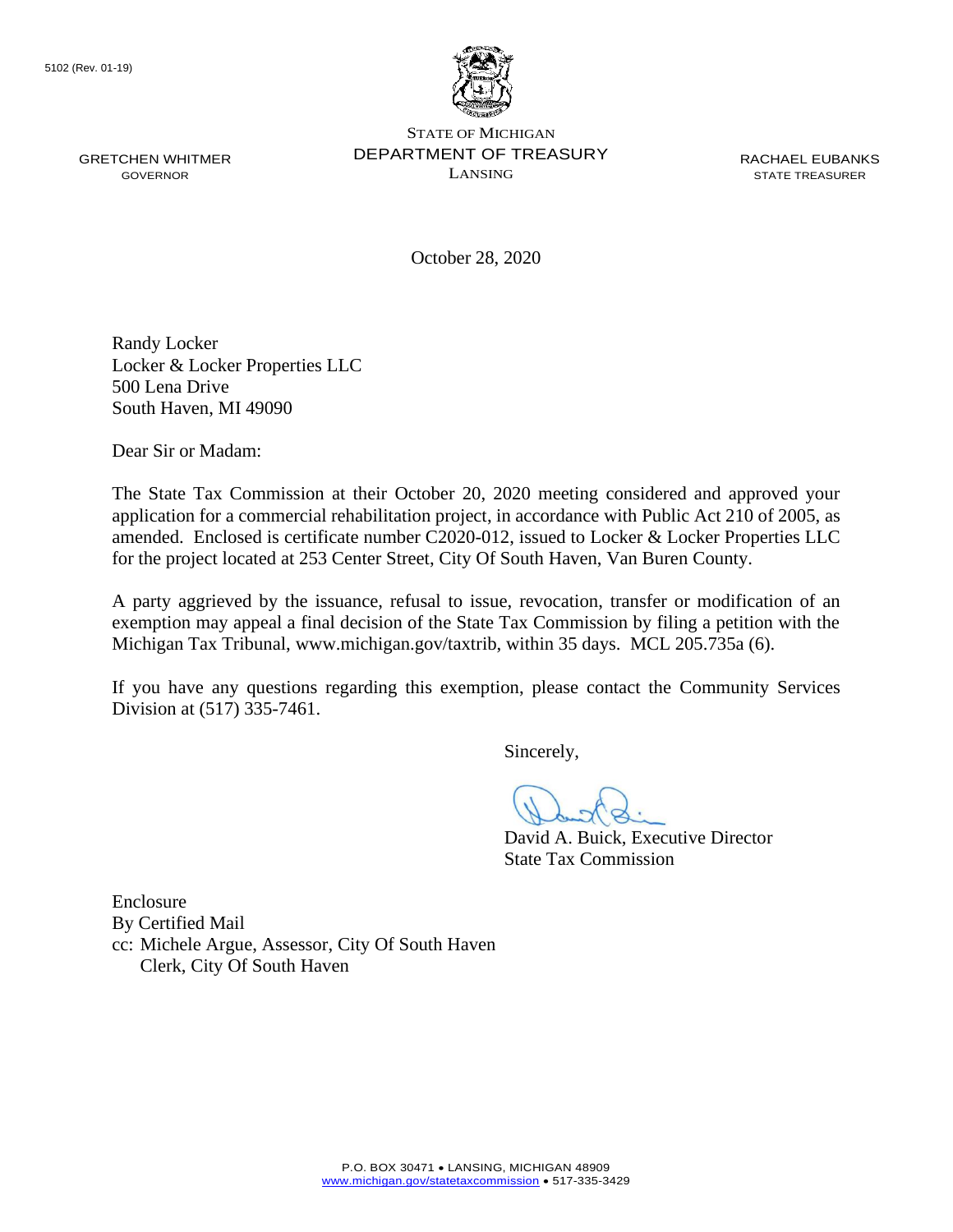Michigan Department of Treasury 4604 (2-11)



# Certificate No. **C2020-012 Commercial Rehabilitation Exemption Certificate**

 Pursuant to the provisions of Public Act 210 of 2005, as amended, the State Tax Commission hereby issues a Commercial Rehabilitation Exemption Certificate for the commercial property, as described in the approved application, owned by **Locker & Locker Properties LLC**, and located  at **253 Center Street**, **City of South Haven**, County of Van Buren, Michigan.

 This certificate provides the authority for the assessor to exempt the commercial property for which this Commercial Rehabilitation Exemption Certificate is in effect, but not the land on which the rehabilitated facility is located or the personal property, from ad valorem taxation. This certificate further provides the authority to levy a specific tax known as the Commercial Rehabilitation tax.

This certificate, unless revoked as provided by Public Act 210 of 2005, as amended, shall remain in force for a period of **10** year(s);

#### **Beginning December 31, 2020, and ending December 30, 2030.**

The real property investment amount for this obsolete facility is **\$2,745,000**.

The frozen taxable value of the real property related to this certificate is **\$150,700**.

This Commercial Rehabilitation Exemption Certificate is issued on **October 20, 2020**.



leggy & Nolde

Peggy L Nolde, Chairperson State Tax Commission

**ATRUECOPY ATTEST:**  Emily el. Leik EmilyLcik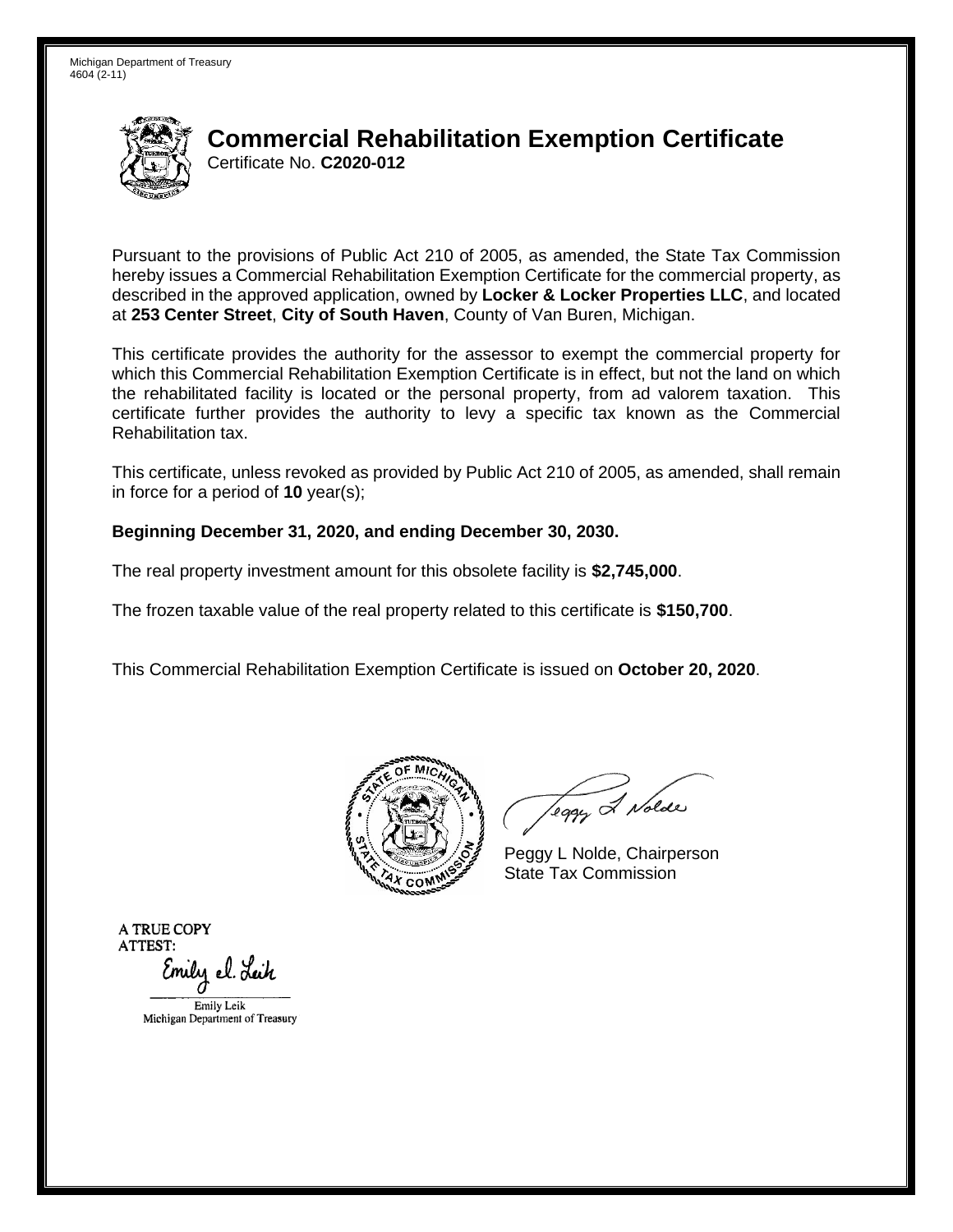

GRETCHEN WHITMER **DEPARTMENT OF TREASURY** RACHAEL EUBANKS STATE OF MICHIGAN GOVERNOR LANSING STATE TREASURER

October 28, 2020

Mitch Bakker 3D Properties, LLC 121 E Main Avenue, Suite 2 Zeeland, MI 49464

Dear Sir or Madam:

 amended. Enclosed is certificate number C2020-013, issued to 3D Properties, LLC for the project The State Tax Commission at their October 20, 2020 meeting considered and approved your application for a commercial rehabilitation project, in accordance with Public Act 210 of 2005, as located at 140 E Main Avenue, City Of Zeeland, Ottawa County.

 exemption may appeal a final decision of the State Tax Commission by filing a petition with the A party aggrieved by the issuance, refusal to issue, revocation, transfer or modification of an Michigan Tax Tribunal, <www.michigan.gov/taxtrib>, within 35 days. MCL 205.735a (6).

 If you have any questions regarding this exemption, please contact the Community Services Division at (517) 335-7461.

Sincerely,

David A. Buick, Executive Director State Tax Commission

Enclosure By Certified Mail cc: Timothy P. Maday, Assessor, City Of Zeeland Clerk, City Of Zeeland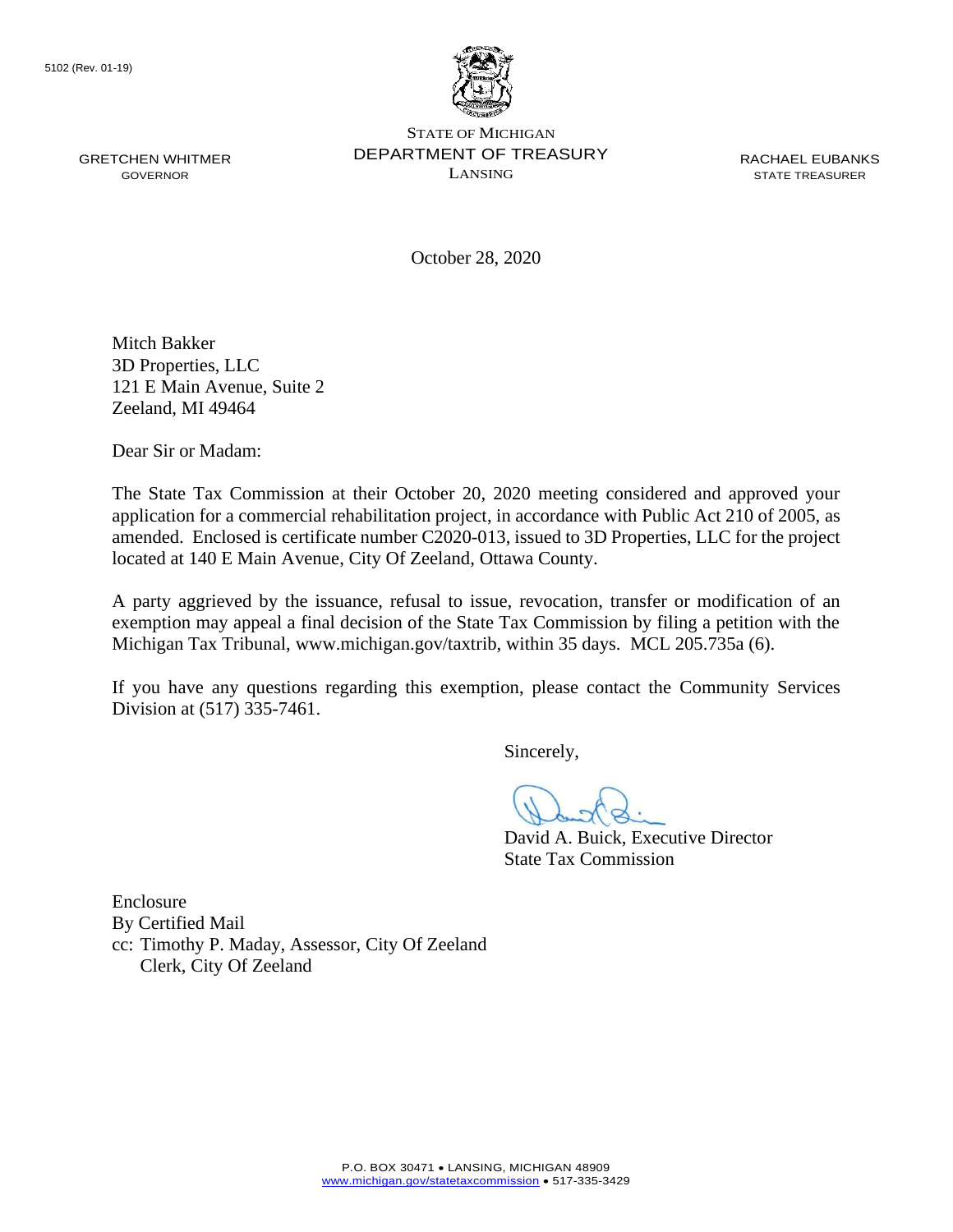

# Certificate No. **C2020-013 Commercial Rehabilitation Exemption Certificate**

 Pursuant to the provisions of Public Act 210 of 2005, as amended, the State Tax Commission hereby issues a Commercial Rehabilitation Exemption Certificate for the commercial property, as  described in the approved application, owned by **3D Properties, LLC**, and located at **140 E Main Avenue**, **City of Zeeland**, County of Ottawa, Michigan.

 This certificate provides the authority for the assessor to exempt the commercial property for which this Commercial Rehabilitation Exemption Certificate is in effect, but not the land on which the rehabilitated facility is located or the personal property, from ad valorem taxation. This certificate further provides the authority to levy a specific tax known as the Commercial Rehabilitation tax.

This certificate, unless revoked as provided by Public Act 210 of 2005, as amended, shall remain in force for a period of **10** year(s);

### **Beginning December 31, 2020, and ending December 30, 2030.**

The real property investment amount for this obsolete facility is **\$580,000**.

The frozen taxable value of the real property related to this certificate is **\$23,582**.

This Commercial Rehabilitation Exemption Certificate is issued on **October 20, 2020**.



leggy & Nolde

Peggy L Nolde, Chairperson State Tax Commission

**ATRUECOPY ATTEST:**  Emily el. Leik EmilyLcik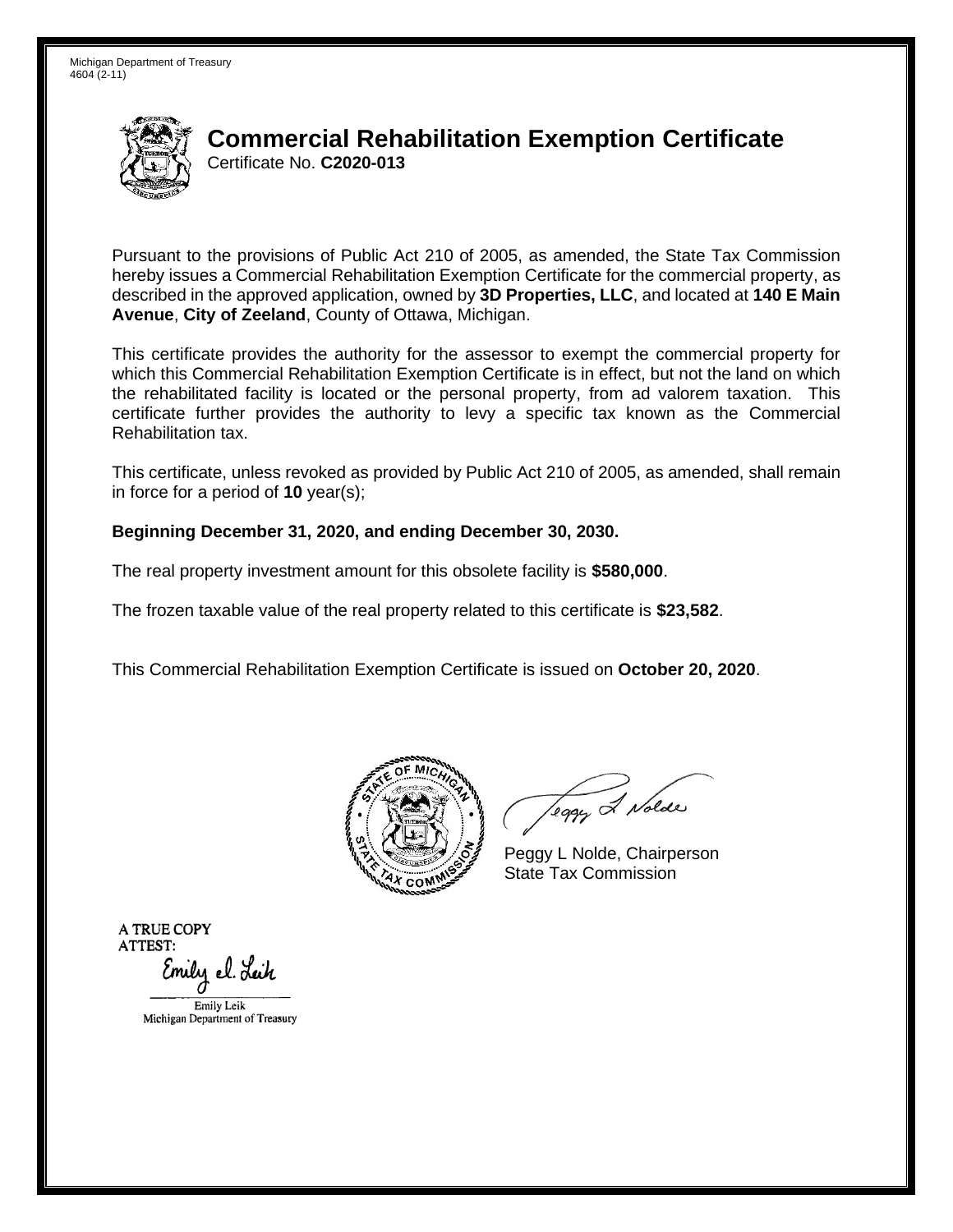

October 28, 2020

Brad Staedt RR Downtown, LLC West 9473 Lucas Lane Iron Mountain, MI 49801

Dear Sir or Madam:

 amended. Enclosed is certificate number C2020-014, issued to RR Downtown, LLC for the project The State Tax Commission at their October 20, 2020 meeting considered and approved your application for a commercial rehabilitation project, in accordance with Public Act 210 of 2005, as located at 900 West Breitung Avenue, City Of Kingsford, Dickinson County.

 exemption may appeal a final decision of the State Tax Commission by filing a petition with the A party aggrieved by the issuance, refusal to issue, revocation, transfer or modification of an Michigan Tax Tribunal, <www.michigan.gov/taxtrib>, within 35 days. MCL 205.735a (6).

 If you have any questions regarding this exemption, please contact the Community Services Division at (517) 335-7461.

Sincerely,

David A. Buick, Executive Director State Tax Commission

Enclosure By Certified Mail cc: Amy Payant, Assessor, City Of Kingsford Clerk, City Of Kingsford